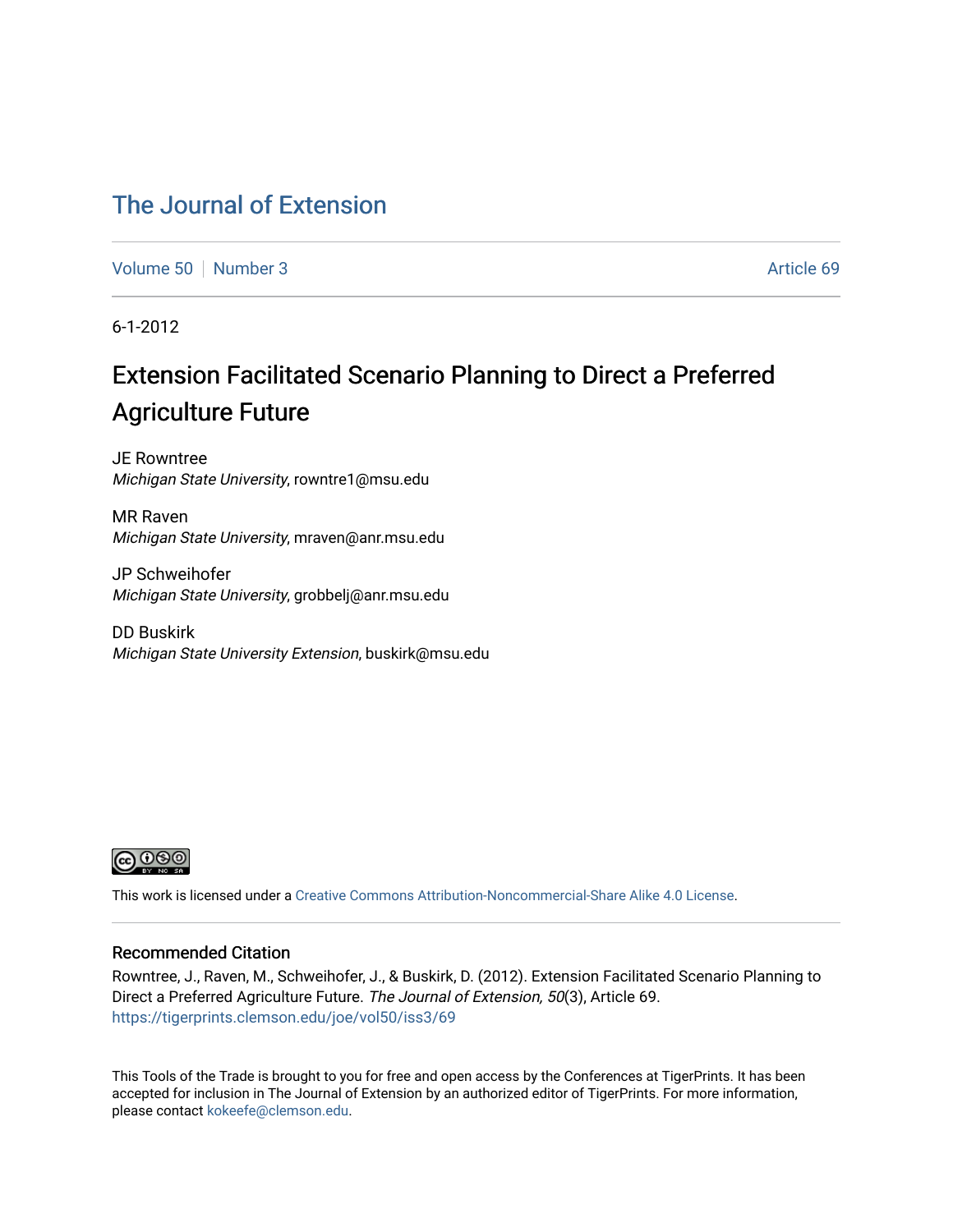

**June 2012 Volume 50 Number 3 Article Number 3TOT8**

[Return to Current Issue](http://www.joe.org/joe/2012june/)

# **Extension Facilitated Scenario Planning to Direct a Preferred Agriculture Future**

### **J. E. Rowntree**

Assistant Professor Michigan State University East Lansing, Michigan [rowntre1@msu.edu](mailto:rowntre1@msu.edu)

#### **M. R. Raven**

Professor Michigan State University East Lansing, Michigan [mraven@anr.msu.edu](mailto:mraven@anr.msu.edu)

**J. P. Schweihofer** Meat Quality Extension Educator Michigan State University Extension Bad Axe, Michigan [grobbelj@anr.msu.edu](mailto:grobbelj@anr.msu.edu)

> **D. D. Buskirk** Associate Professor Michigan State University East Lansing, Michigan [buskirk@msu.edu](mailto:buskirk@msu.edu)

**J. W. Colyn** President Originz, LLC Battle Creek, Michigan [joe.colyn@originz.com](mailto:joe.colyn@originz.com)

*Abstract: One role of Extension is to challenge clientele about what the future of a given industry may look like. Developing a scenario is a well-established process to help frame the question, "What might we need to do?" and guide future planning and decision-making. To develop a plan for a preferred future, clientele can be instructed on what futures are and challenged to think through potential factors that can influence the future. From this discussion, a scenarios framework outlining plausible, probable and preferred futures can be developed. This article incorporates the methods and outcomes of a scenario workshop.*

# **Introduction**

An important role of Extension is to assist clientele to plan for the future. Patton (1987) defined this as paying attention to past and current trends that could influence the future and then evaluating the possible different scenarios that could arise along with their consequences. One way for Extension to facilitate clientele in preparing for the future is through engaging in scenario planning. In his book, *Scenario Planning: Managing for the Future,* Ringland (1998) defined scenario planning as strategic planning that relates to the tools and technologies for managing the uncertainty of the future. Another goal of scenario planning is to develop thought processes that can help achieve a preferred future proactively versus the norm of responding to an event or trend reactively.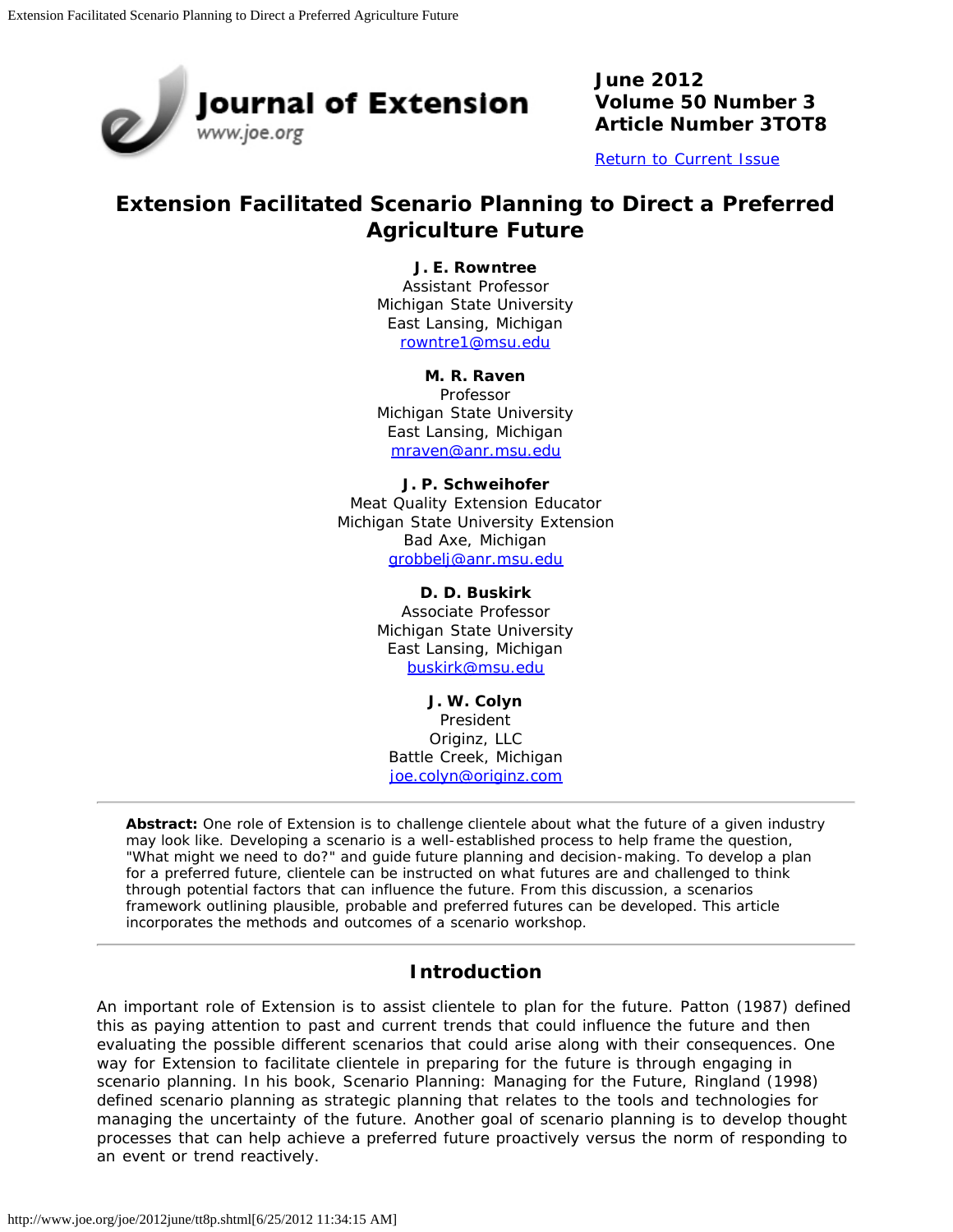Lehtola (2007) recommended use of scenario planning to gauge preparedness in disaster situations such as wildfires, hurricanes, food contamination, and terrorism. However, scenario planning can also be useful in challenging Extension clientele to envision a "preferred future" for such efforts as natural resource management, farm business, and succession planning.

# **Scenario Planning Preparation**

## **Attendees**

To be successful in defining a preferred future under an identified context, meeting planning and execution are vital. Attendees from diverse backgrounds must participate in the planning session. This includes representation from a respective industry such as livestock producers and farmers. Additionally, those representing other components of the value chain must attend. This includes not only consumers, but also those who add value to a product such as distributors and retailers. Finally, policy makers who can share legal and/or political views should participate for their important contributions towards scenario planning.

## **Scenario Planning Education**

All participants should be instructed on the exercise of scenario planning. This information could include the following.

- Voros (2001) suggested three guiding principles for describing futures in respect to a given objective. First, the future is not predetermined, and there can be infinite potential future outcomes. Second, the future cannot be predicted. Finally, present choices can influence future outcomes.
- Henchey (1977) proposed three future types. First, possible futures are those that could occur, although highly unlikely. They represent the umbrella of potential futures. Possible futures could hinge on a technology not available today. An example would be humans living on Mars by the year 2050 as a means of sparing Earth's population growth. Another important possible future is a preferred future or optimal outcome to a situation. Second, plausible futures entail possible outcomes based on current technology level and knowledge. Plausible futures entail outcomes based on "how we know it today." The third future type is probable futures that represent status quo long-term thinking. This is the expected outcome based on a continuation of current events and industry trends.
- Four scenario planning definitions exist according to Lindgren and Bandhold, (2003):
	- An internally consistent view of what the future might be (Porter, 1985).
	- A tool to order one's perceptions about alternative future environments in which one's decision might be played out correctly (Schwartz, 1991).
	- The part of strategic planning that relates to the tools and technologies for managing the uncertainties of the future (Ringland, 1998).
	- Disciplined method for imaging possible futures in which organizational decisions may be played out (Shoemaker, 1995).

### **Setting Up the Scenario**

After the basics of scenario planning are outlined, meeting participants should be prompted to address focal questions that surround the given industry. An example of a focal question is "What will the state's beef industry sector look like in the year 2020?" Second, the question of "What might we need to do?" must then be presented. Discussion is then facilitated with a series of prompts such as:

If faced with a given increase in the cost of input "X" (e.g., corn), what could happen to cost of output "Y" (e.g., cost of weight gain)?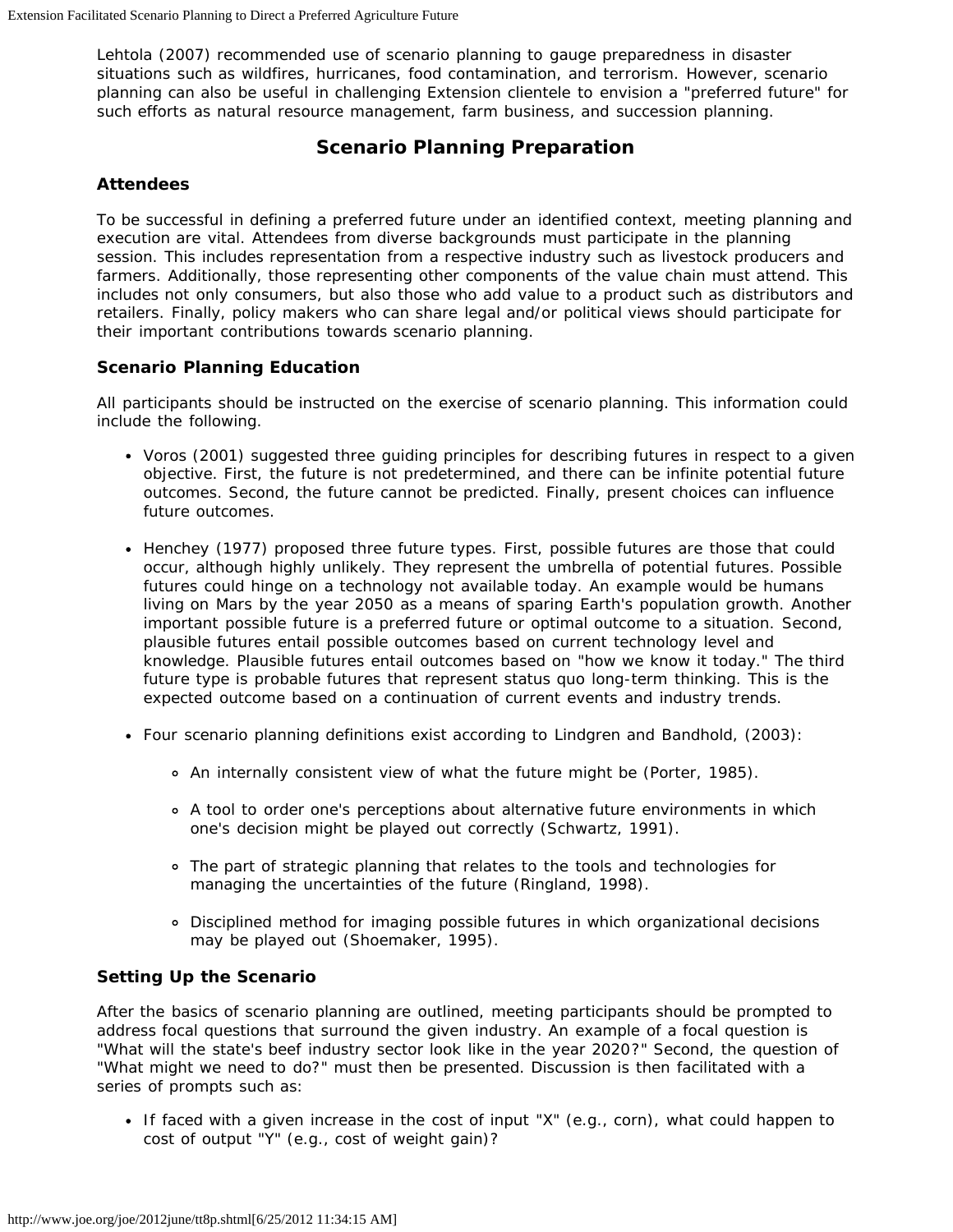- If resource "A" (e.g., nitrogen fertilizer) is minimally available, then how will it impact "B" industry (e.g., cow-calf industry)?
- If consumers are to change their attitude and perception of product "X" (e.g., beef point of production origin), what changes in business practice "Y" must occur (e.g., product traceability)?

After this discussion, a construct is developed in which two uncertainties at two different levels are compared with different future outcomes, such as the expected (plausible) future, an alternative, yet possible future, the feared future and finally the preferred future (Figure 1).



An example of a completed beef production scenario involving high input prices and increased consumer demand for product differentiation is documented in Figure 2.

**Figure 2.** Completed Scenario of the 2020 Beef Industry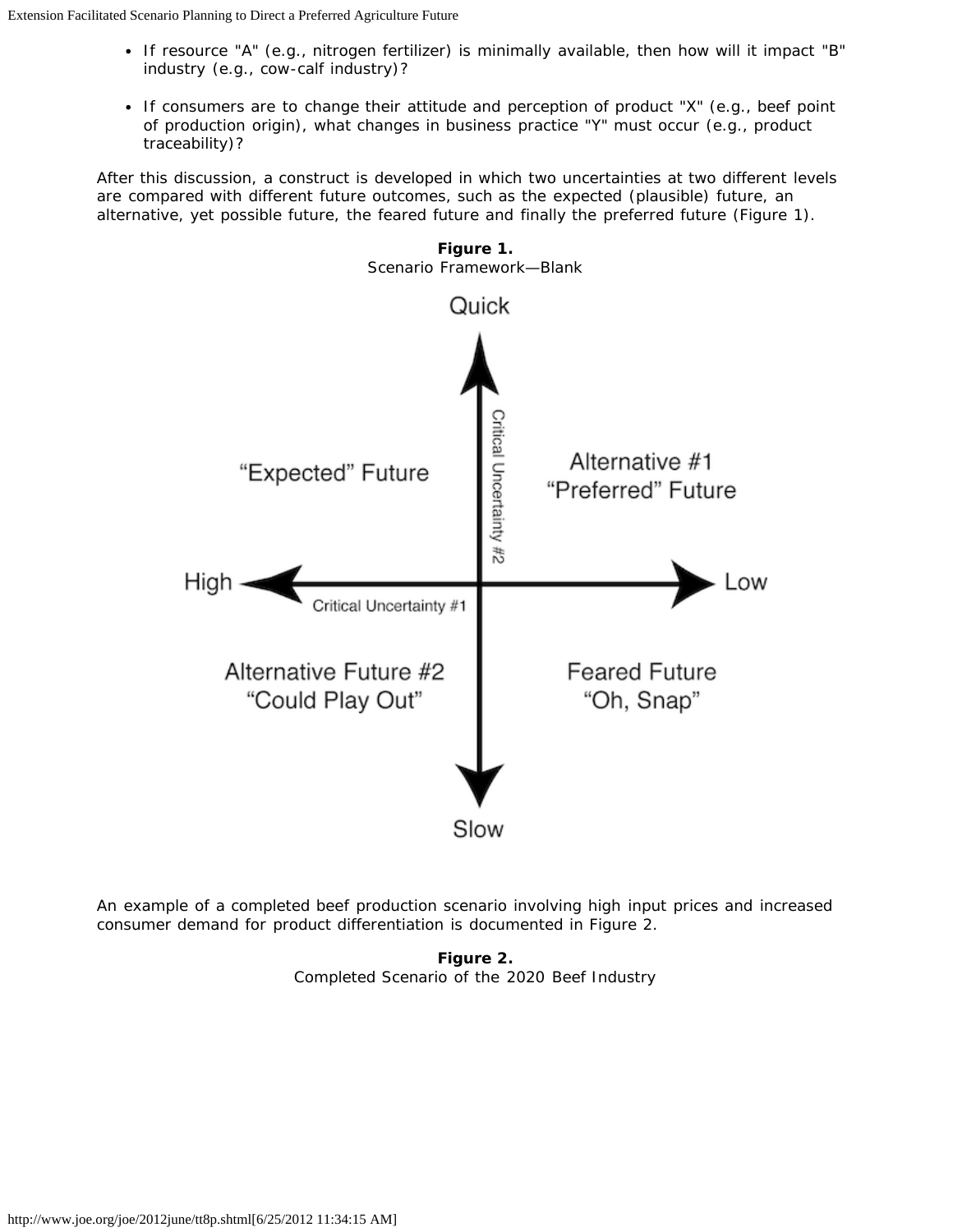

# **Defining the Preferred Future**

Once a scenario construct is completed, a visual depiction of four possible futures, including plausible, probable, and preferred outcomes can be developed. In Figure 2, "Status Quo and Falling" represents the continual norm and probable future of beef cattle production, while "A Thriving Sector" depicts the preferred future. Both futures under high production costs represent plausible outcomes.

# **Conclusion**

Thinking about and subsequently planning for the future is a challenge. However, through scenario framework development an outlook can be formed to evaluate potential, plausible, and preferred futures. Once a preferred future is identified, a framework for present day decisionmaking is available in order to arrive at the preferred outcome.

# **References**

Henchey, N. (1977). The future of Quebec: Alternative scenarios. *McGill Journal of Education.* 12(001).

Lehtola, C. J. (2007). Developing and using table-top simulations as a teaching tool. *Journal of Extension* [On-line], 45(4) Article 4TOT4. Available at: <http://www.joe.org/joe/2007august/tt4.php>

Lindgren, M., & Bandhold, M. (2001). *Scenario planning: The link between future and strategy*. New York, NY: Palgrave MacMillan.

Patton, M. Q. (1987). Developing an innovative culture. *Journal of Extension* [On-line], 25(4) Article 4FUT1. Available at <http://www.joe.org/joe/1987winter/fut1.php>

Porter, M. (1985). *Competitive advantage.* New York: Free Press.